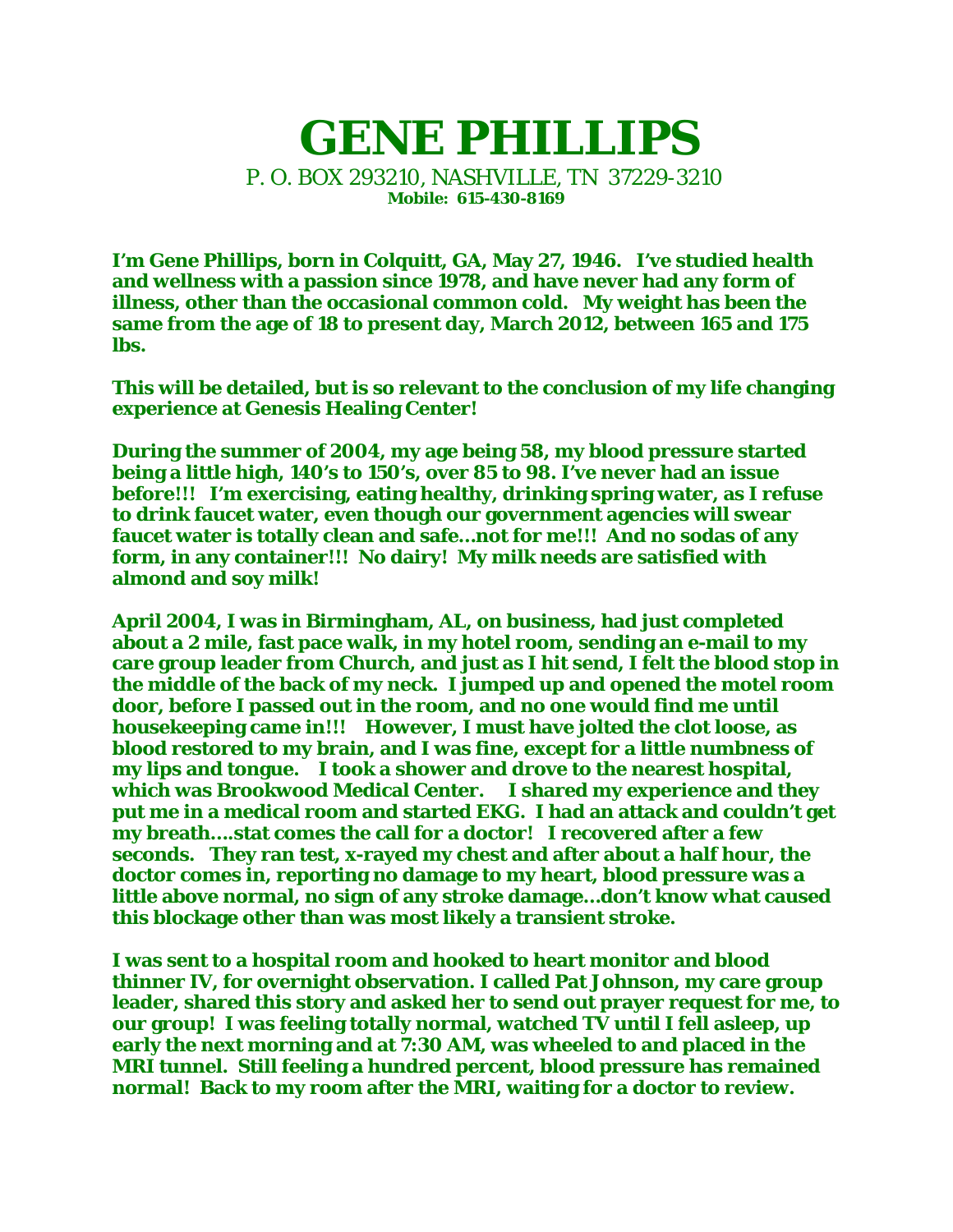**Around noon, a lady doctor appeared, stating they have reviewed the MRI and everything looks great, that another doctor will be by shortly to give me a full report. Then comes my Angel Doctor, reporting there was no brain damage, no heart damage and that my arteries are totally clear, that if I have any clogged arteries, they're so small it doesn't matter! Stay with me now……….this will all tie in with my results from a seven day cleansing stay at Genesis!!!** 

**So my Doctor Angel said all test look great, and I was feeling great, so he asked me to walk up and down the hall way for about a half hour, and if I don't have any difficulty, I will be released! I breezed up and down that hallway with no problem….thanking God for such great care and for no damage from that apparent transient stroke!!! I am totally giving God the glory for bringing me through this with no damage to my body!!!!! He's jogged my brain to let me know something isn't right! Now I need to use the good sense He has given me, to correct the problem!!!** 

**These high rises in blood pressure resumed from time to time for the next year, as I felt lethargic, much more than usual!! I started noting everything I had to eat or drink, just before the rise. My personal diagnosis was too much coffee..which I have had 3 to 4 cups of coffee, practically every day since I was around 27. I was fine if I only had two cups of coffee in the morning, but if I had another cup around noon or shortly after, my blood pressure would go up. I learned it wasn't just coffee causing my problem!!! And it was medically proven it wasn't clogged arteries!!!! But stay with me and you'll see my problems were the result of an impacted colon!!!!** 

**One of many concerned episodes was I was coming from Columbus, OH, got to the East KY area, started getting a little dizzy and the next thing I remember, I was sitting in a Wal-Mart parking lot…and have no memory of getting there.** 

**Sharing these stories with my dear friend Brenda Lee, Genesis Healing Center, she asked me to check in to Genesis for a week of cleansing. My response was that I'm regular, don't need to do a cleanse! One of my favorite sleeping positions has been on my stomach, but for the three or four previous years, it has hurt when I lay on my stomach!!! Brenda pushed on my transverse colon, and it was hard!!! She comically told me I was full of crap!!! That hard transverse colon is thesis caked against the walls of my colon, for years!!! She asked me to humor her or something like that, to check in for seven days and trust her to take care of that! We've known each other since around 1999, and I know she has studied all over the country…and I trust her totally!!! So I did check in for seven days, April 2005.**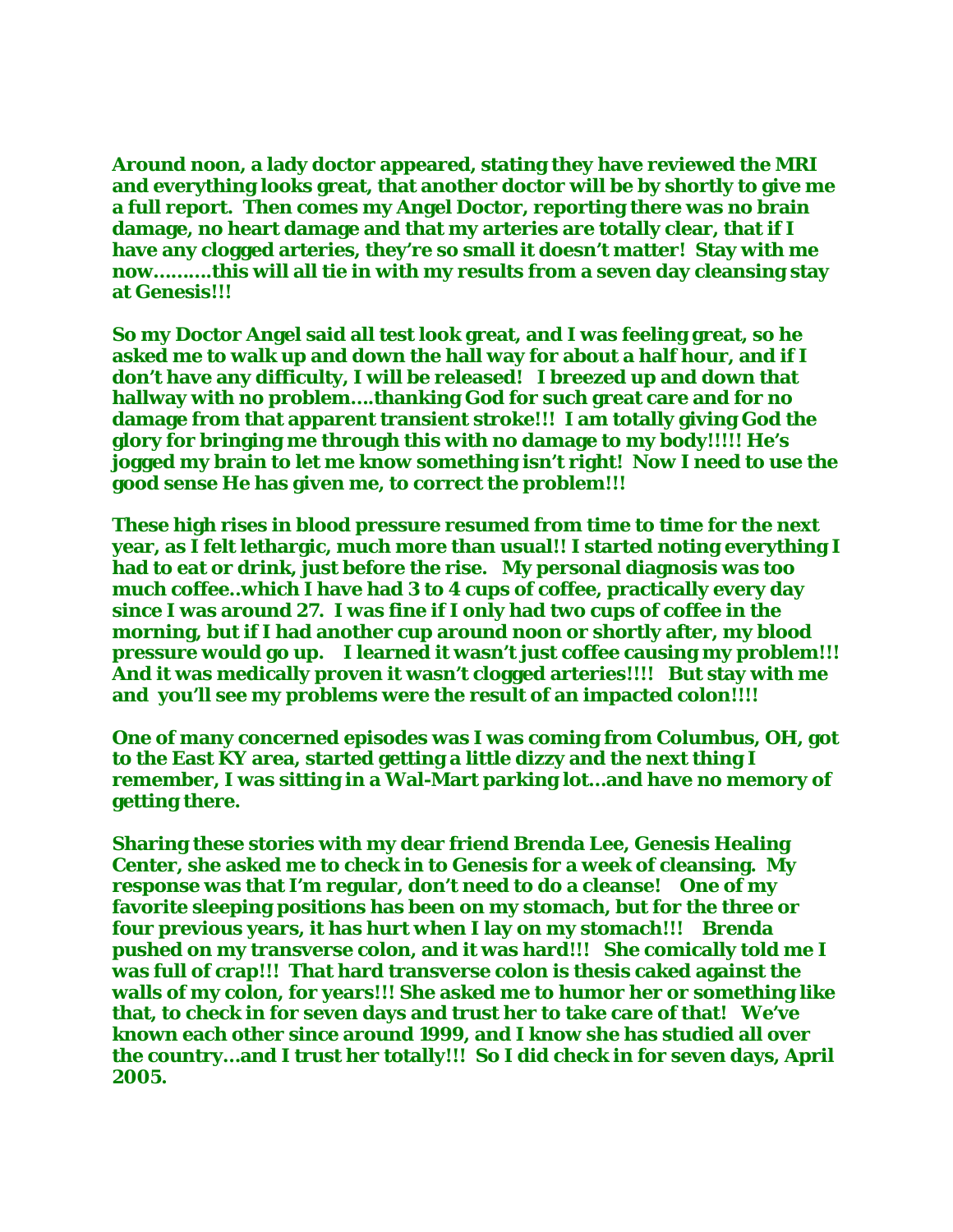**We (there were five others doing this same seven day detox program.) couldn't eat anything…Brenda and her staff provided a cleansing formula four times a day, followed an hour later with nutritional products to replenish our body of nutrients being removed by the detox process, and fresh carrot/veg juice throughout the day. We each had a gallon of purified water, and by the end of the day, we had to have consumed that entire gallon. Our days were spent exercising and watching DVD's to educate us on how toxins build up in our bodies over the years. Each day was an education to last a lifetime!!** 

**After the 3rd day, I started smelling chemicals from my thesis!! And after the 4th day, I just knew there was nothing left to come out!!! Now this is graphic, and nasty, but this is something everyone needs to know!!! After the 4th day, black strings of stuff, like black liquorish, started coming out of my body, for the next 3 days!!!! That was the layers of thesis that had started building against my colon walls in my younger years!!!** 

**After this 7 day detox, I had lost twelve pounds, and to look at me, I looked the same!!! Blood pressure was 115 over 68 and stayed in that range, a few numbers on either side from time to time!!! I felt like I had been steamed cleaned and like I was 18 again!!!** 

**From the results of that seven day detox, what Brenda had taught me, and us, as we all went through this detox program, and what we had learned during our daily educational classes, I have shared with everyone who will listen!!!!** 

**My April 2005 Genesis experience has taken my health and wellness to a very significant, higher level!!! Fortunately I have a dear friend who understood what was happening with my questionable health issues!! I listened to my friend, did everything she instructed, and gained so much great knowledge and restored health!!!** 

**I'm not stopping my story here, as I want to make sure every reader gets this!!!! I already knew the shape of the colon! What Brenda taught me, in what a seven day detox proved…that over the years, probably started as a teenager, thesis started collecting in the pockets and walls of my colon, like it does with every human!!! I was in excellent health until that wall of thesis got to a clogged point at age 58, that all these health issues started occurring!!! So caked on the walls of my colon, that a giant 1960's Baby Ruth size candy bar thesis started getting smaller and smaller, to the size of a big tootsie roll! Reason!!!!! As that wall of thesis continued to build over the years, that colon tunnel for my thesis to pass out my anal, got smaller and smaller!!!! Gross, but fact!!! More and more thesis stuck in these colon pockets and walls, leaking into my body, into healthy cells and causing havoc in my body!!! After my 7 days Genesis detox, my colon walls were cleaned, washed out on the 6th and 7th day with colonics, running**